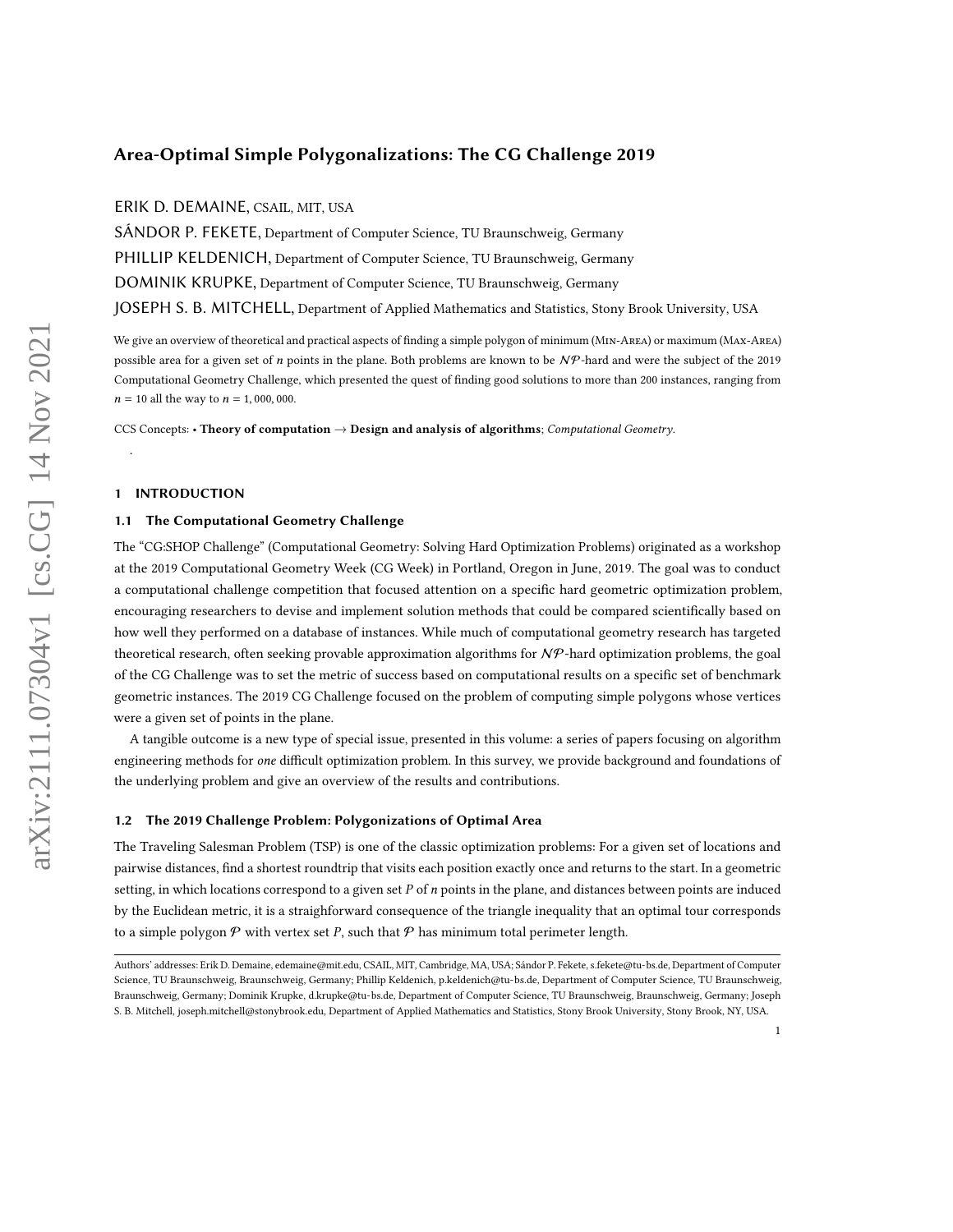This geometric motivation makes it natural to consider simple polygons with a given set of vertices that minimize another basic geometric measure: the enclosed area. This was considered in the past in the context of surface reconstruction, e.g., by O'Rourke [\[23\]](#page-10-0); as sketched in Section [2,](#page-3-0) there is also a close connection to point separation, which has gained importance in Artificial Intelligence. The same context has also raised interest in the corresponding maximization problem: For a given set P of n points in the plane, find a simple polygon  $P$  with vertex set P of maximum possible area. In the following, we refer to these two problems as Min-Area and Max-Area, respectively.

Problem: Min-Area and Max-Area

Given: A set  $P$  of  $n$  points in the plane.

Goal: A simple polygon with vertex set P of minimum (MIN-AREA) or maximum (MAX-AREA) possible enclosed area.

There are a number of features that make these problems suitable for optimization challenges, based on notable similarities to and differences from the TSP. As shown by Fekete [\[10,](#page-9-0) [11,](#page-9-1) [14\]](#page-10-1), both Min-Area and Max-Area are  $N$ P-hard; however, while membership in  $N$ P for the Euclidean TSP is a long-standing, famous open problem (e.g., Problem #33 in The Open Problems Project [\[8\]](#page-9-2)), it is straightforward for area optimization, so issues of numerical stability and checking vailidity of solutions do not come into play. On the other hand, edges in a polygon with small area need not be short, as shown in Figure [1.](#page-1-0) This makes it challenging to restrict potential neighbors of a point in a good polygonization, increasing the difficulty of employing local search methods for efficient algorithms. This explains an apparent practical distinction to the TSP: While provably optimal solutions for TSP benchmark instances of considerable size have been known for a while, exact methods for area optimization appear more elusive.

<span id="page-1-0"></span>

Fig. 1. A point set P and its only minimum-area polygon  $P$ , containing several long edges. (Example from [\[10,](#page-9-0) [11\]](#page-9-1).)

#### 1.3 Related Work

1.3.1 History and Background. The origins of the problem of finding area-optimal polygons can be traced back at least to the early days of Computational Geometry (O'Rourke [\[23\]](#page-10-0) in 1980). Resolving the complexity was posed by Suri in 1989 at CCCG, and restated in a different context by Mitchell [\[20\]](#page-10-2) and Mitchell and Suri [\[21\]](#page-10-3).

Studying the set of possible polygonizations is of great interest in various applications [\[1–](#page-9-3)[4,](#page-9-4) [35\]](#page-11-0). Auer and Held [\[5\]](#page-9-5) gave methods for generating random polygonizations. O'Rourke and Suri [\[25\]](#page-10-4) raised the question of estimating the number of polygonizations as a function of the number *n* of points. At this point, this is known to lie between  $4.642<sup>n</sup>$ [\[16\]](#page-10-5) and  $56<sup>n</sup>$  [\[33\]](#page-11-1).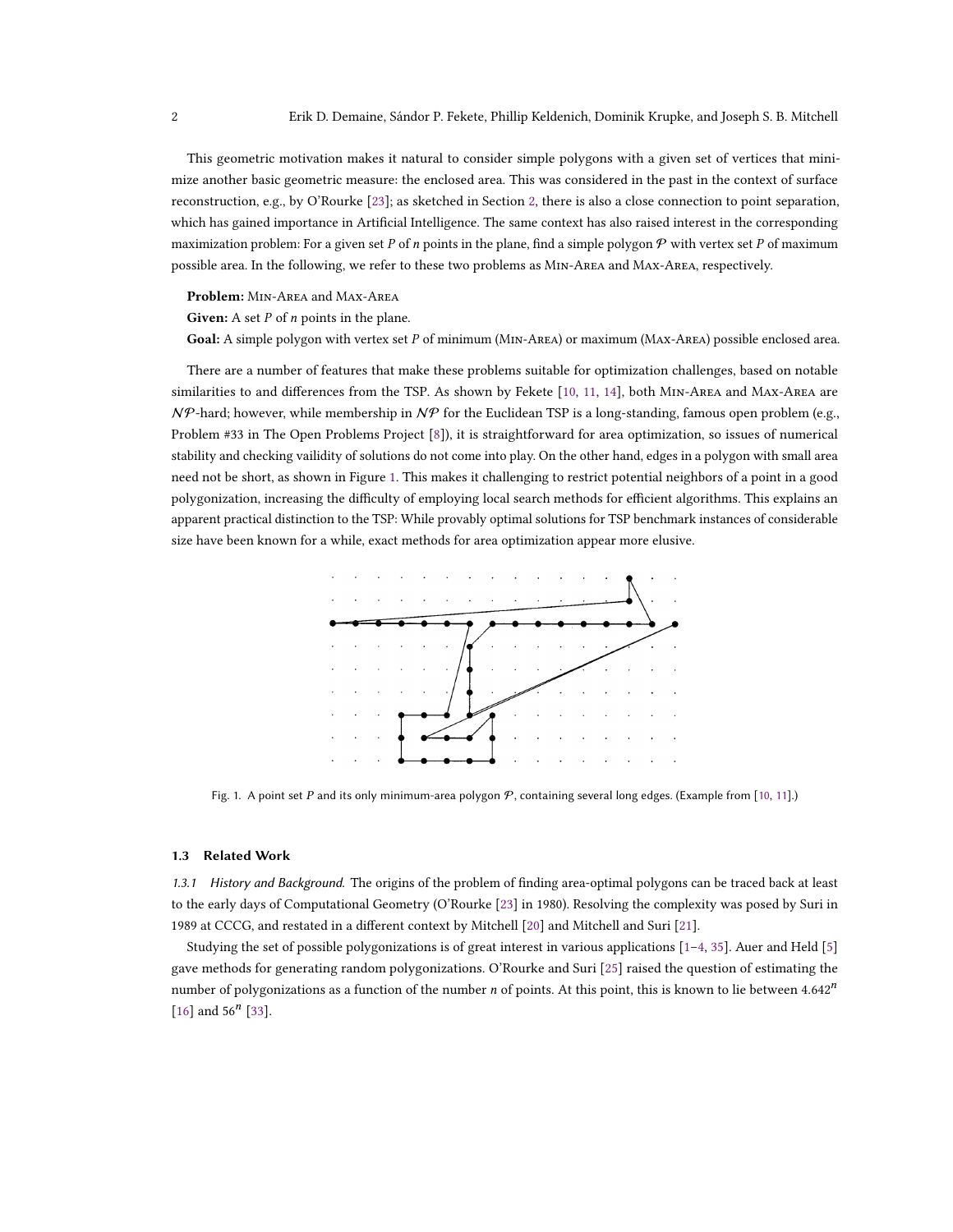1.3.2 Complexity. Fekete [\[10,](#page-9-0) [11\]](#page-9-1) gave a proof of  $N\mathcal{P}$ -completeness for both problems, based on a reduction from Hamiltonicity of Planar Cubic Directed Graphs, and generalized this proof to higher dimensions: For any fixed  $1 \leq k \leq d$  and  $2 \leq d$ , it is NP-hard to find the polyhedron with k-dimensional faces of minimum total volume for given vertices in d-dimensional space. He also showed that no polynomial-time approximation scheme (PTAS) exists for MIN-AREA and presented a  $\frac{1}{2}$ -approximation algorithm for MAX-AREA [\[10,](#page-9-0) [14\]](#page-10-1). Moreover, he proved that the  $N$ P-hardness of the minimization problem also applies for higher dimensions. More specifically he showed that for given  $1 \le k \le d$  and  $2 \le d$  it is NP-hard to find the minimal volume polyhedron with k-dimensional faces for given vertices.

1.3.3 Heuristics. Recent work was mainly focused on finding new heuristics for both Min-Area and Max-Area. Taranilla et al. [\[34\]](#page-11-2) proposed three different heuristics. Peethambaran et al. [\[26,](#page-10-6) [27\]](#page-10-7) proposed randomized and greedy algorithms for MIN-AREA and d-dimensional variants of both problems.

1.3.4 Other Challenges. The Open Problems Project (TOPP), maintained by Demaine, Mitchell and O'Rourke [\[8\]](#page-9-2), is a library of long-standing unsolved problems. On the more practical side, there have been different efforts, based on benchmark libraries, such as the TSPLIB [\[31\]](#page-11-3). Since 1990, the DIMACS implementation challenges have addressed questions of determining realistic algorithm performance where worst-case analysis is overly pessimistic and probabilistic models are too unrealistic. Since 1994, the Graph Drawing (GD) community has held annual contests in conjunction with its annual symposium to monitor and challenge the current state of the graph-drawing technology and to stimulate new research directions for graph layout algorithm. More recently, a variety of implementation challenges have gained traction in the world of programming and optimization, but not yet in the field of Computational Geometry.

### 1.4 Outcomes

The contest generated a large number of contributions, both for Min-Area and Max-Area. In the aftermath, the top teams were invited to describe their methods in detailed papers, which form the substance of this special issue.

- Julien Lepagnot, Laurent Moalic, Dominique Schmitt: Optimal area polygonization by triangulation and raytracing [\[19\]](#page-10-8)
- Loïc Crombez, Guilherme D. da Fonseca, Yan Gerard: Greedy and Local Search Solutions to the Minimum and Maximum Are [\[7\]](#page-9-6)
- Nir Goren, Efi Fogel, Dan Halperin: Area-optimal polygonization using simulated annealing [\[18\]](#page-10-9)
- Günther Eder, Martin Held, Steinpor Jasonarson, Philipp Mayer, Peter Palfrader: 2-Opt moves and flips for area-optimal polygonizations [\[9\]](#page-9-7)
- Natanael Ramos, Rai Caetan de Jesus, Pedro de Rezende, Cid de Souza, Fabio Luiz Usberti: Heuristics for area optimal polygonizations [\[29\]](#page-11-4)

In addition, there is one paper focusing on exact methods for computing provably optimal solutions.

• Sándor P. Fekete, Andreas Haas, Phillip Keldenich, Michael Perk, Arne Schmidt: Computing area-optimal simple polygonization [\[13\]](#page-10-10)

In the rest of this survey paper, we provide a discussion of specific aspects of mathematical connections between area optimization and grid points (Section [2\)](#page-3-0), approximation algorithms (Section [3\)](#page-4-0), and an overview of contest results (Section [4\)](#page-5-0).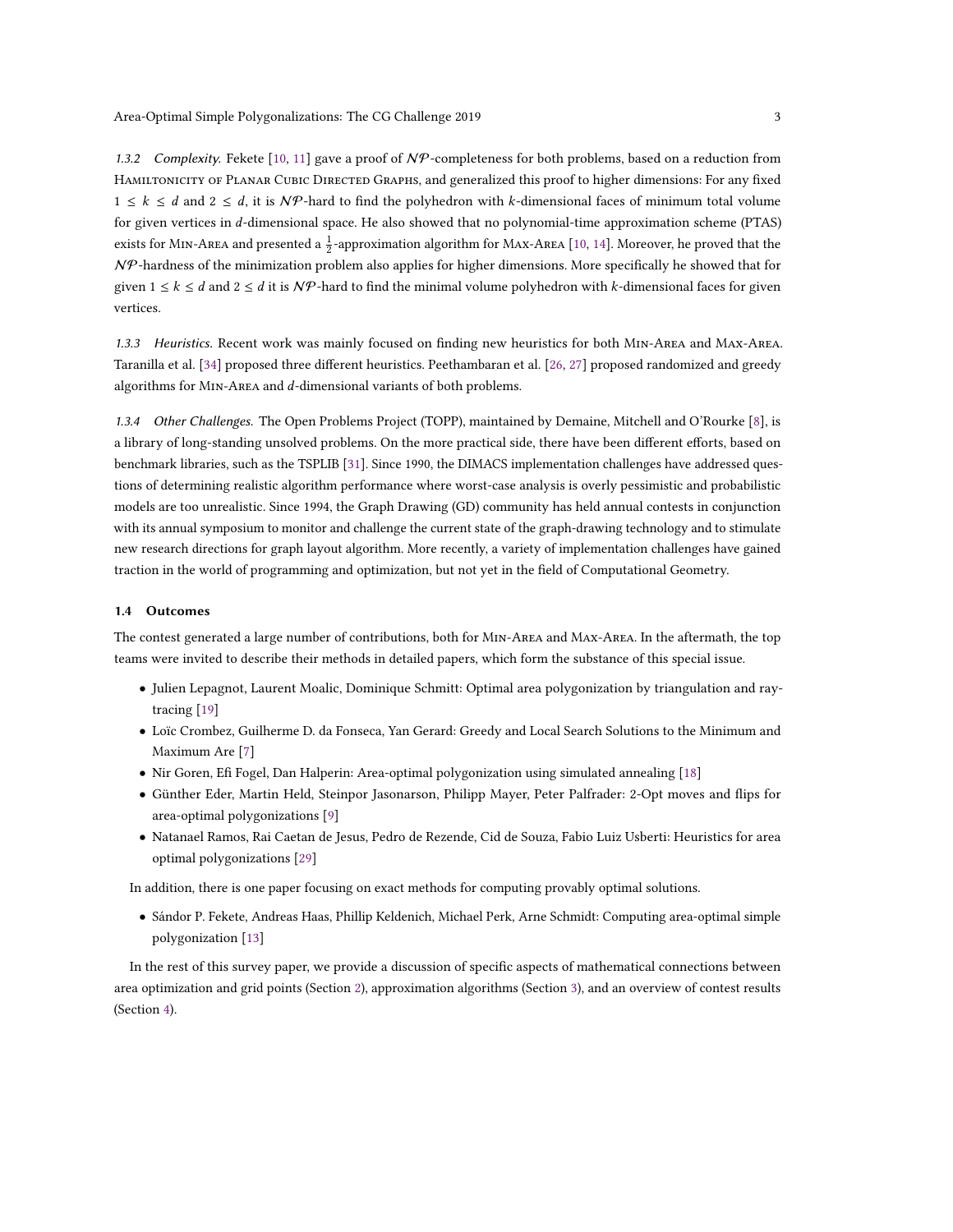## <span id="page-3-0"></span>2 PICK'S THEOREM AND INTEGRALITY

For a simple polygon  $P$  with  $n$  vertices, computing the Euclidean length of its perimeter involves evaluating a sum of square roots, for which membership in  $N\mathcal{P}$  is a long-standing open problem [\[8\]](#page-9-2). This differs from computing the area of  $P$ , which can be evaluated quite efficiently, e.g., see O'Rourke [\[24\]](#page-10-11). An elegant combinatorial answer is given by Pick's theorem. (This also implies benign objective values, in particular for vertices whose coordinates are all even numbers, as chosen in the contest.)

THEOREM 1 (PICK [\[28\]](#page-11-5)). Let  $\mathcal P$  be a simple polygon with integer vertices; let  $i(\mathcal P)$  be the number of grid points contained in the interior of  $P$ , and let  $b(P)$  be the number of grid points on the boundary of  $P$ . Then





Fig. 2. Pick's theorem: A simple grid polygon  $P$  with  $b(P)$  grid points on its boundary and  $i(P)$  grid points in its interior has area  $\frac{1}{2}b(\mathcal{P}) + i(\mathcal{P}) - 1$ . (Here shown for  $b(\mathcal{P}) = 11$  and  $i(\mathcal{P}) = 6$ .)

There are several elegant ways to prove Pick's theorem, three of which can be found in [\[6,](#page-9-8) [15,](#page-10-12) [17\]](#page-10-13). For a discussion of alternative approaches see the article by Niven and Zuckermann [\[22\]](#page-10-14). There are numerous generalizations to other than the orthogonal grid, e. g., by Ren and Reay [\[32\]](#page-11-6); see Reeve [\[30\]](#page-11-7) for a generalization to higher dimensions.

Pick's theorem also provides a bridge to issues of point separation: Maximizing the enclosed area amounts to finding a simple polygon that captures as many additional grid points as possible, while minimizing the area corresponds to excluding as many as possible. As the *n* given points must lie on the boundary of  $P$ , and only points within the convex hull of  $P$  come into play, we get the following lower and upper bounds for the area.

THEOREM 2. Let P be a set of n points in the plane that all have integer coordinates. Let  $h_i(P)$  denote the number of points of the integer grid that are not contained in P and strictly inside the convex hull, and let  $h_b(P)$  be the number of grid points not in  $P$  that are on the boundary of the convex hull.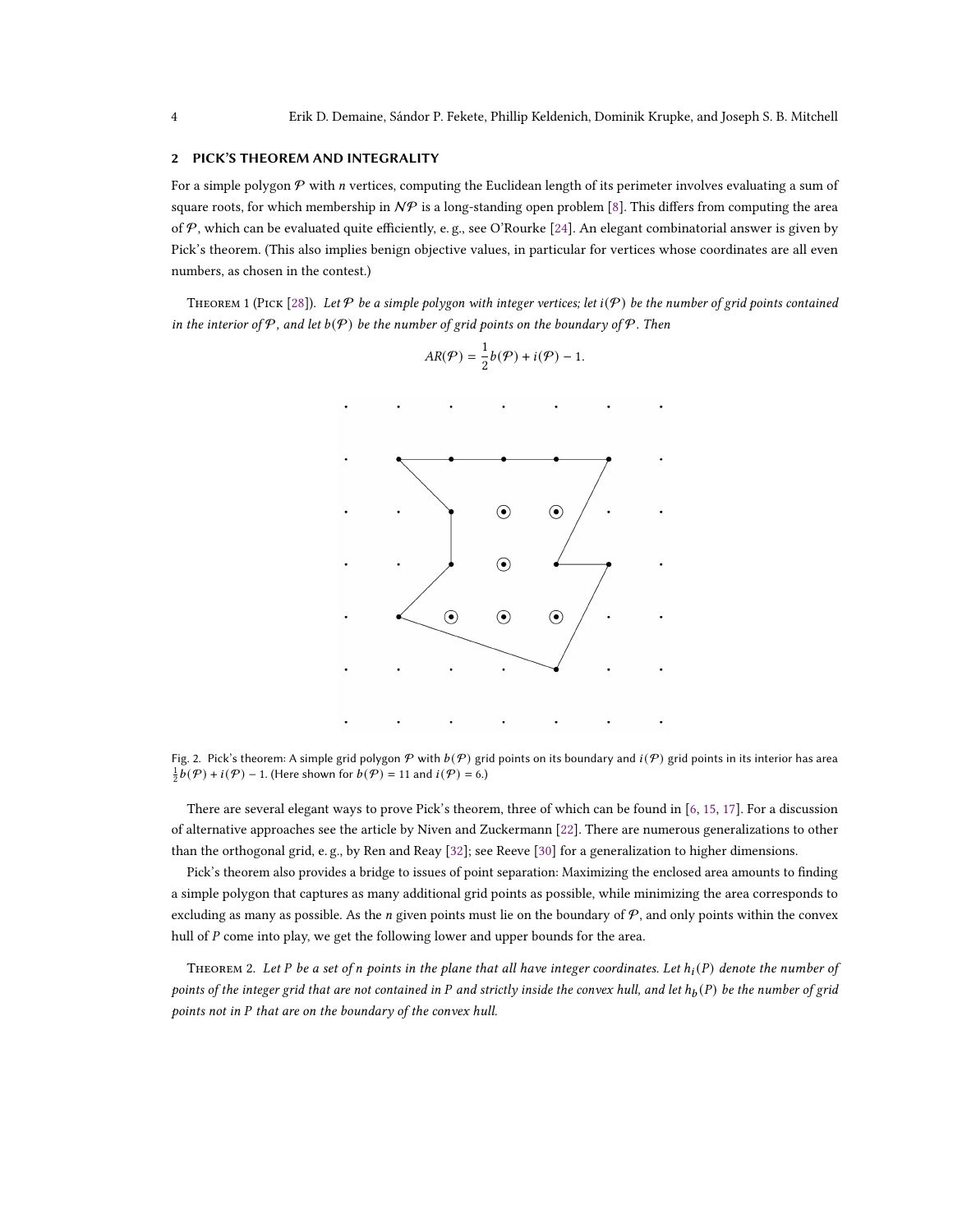<span id="page-4-1"></span>Then for any simple polygon  $P$  on the vertex set  $P$ , we have



Fig. 3. Lower and upper bounds on polygon area, implied by Pick's theorem: For a set P of grid points (bold), shown a grid-empty simple grid polygon that contains only the given points and a grid-full polygon that contains all grid points of the convex hull to the maximum possible extent.

See Figure [3](#page-4-1) for an illustration. Deciding whether either of these bounds can be met is already  $N\mathcal{P}$ -complete [\[11\]](#page-9-1). At the same time, they motivate using the area of the convex hull as a reference, which was used in the contest.

## <span id="page-4-0"></span>3 APPROXIMATION

Using the area of the convex hull as an upper bound can also be used for approximating Max-Area.

THEOREM 3 ([\[10\]](#page-9-0)). Let P be a set of n points in the plane. We can determine a simple polygon  $P$  on  $P$  that has area larger than  $\frac{1}{2}AR(P)$ , where  $AR(P)$  denotes the area of  $conv(P)$ . This can be done in time  $O(n \log n)$ .

PROOF. Let  $p_0$  be a point on the convex hull of P. In time  $O(n \log n)$ , sort the points  $p_i$  of P by the slope of the lines  $l(p_0, p_i)$ , such that the neighbors of  $p_0$  on the convex hull are the first and the last point, respectively. If there is a set of points for which the slope is the same, break the tie by ordering them in increasing distance from  $p_0$ , except when those points have the smallest of all slopes, in which case we take them in order of decreasing distance from  $p_0$ . Connecting the points  $p_i$  in this order yields a simple polygon  $P_1$  on P.

If  $AR(\mathcal{P}_1) > \frac{1}{2}AR(P)$ , we are done. Suppose this is not the case. Then the set  $Q := conv(P) \setminus \mathcal{P}_1$  has area at least  $\frac{1}{2}AR(P)$ . Now it is not hard to see that there is a simple polygon  $\mathcal{P}_2$  that contains  $Q$ , implying the claim.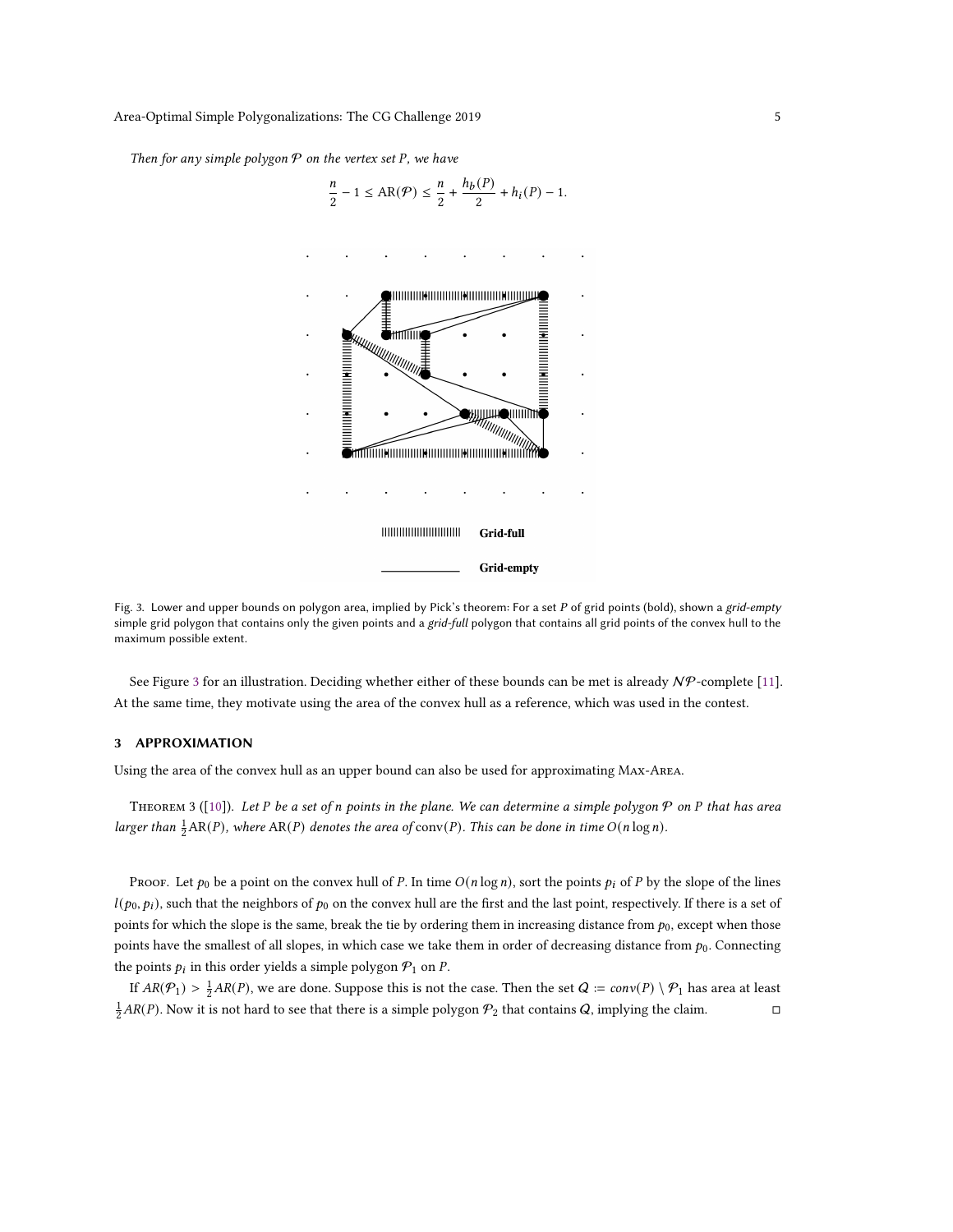

<span id="page-5-1"></span>Fig. 4. A  $\frac{1}{2}$ -approximation for MAx-Area: A star-shaped polygon  $\mathcal{P}_1$  around a hull point  $p_0$  (left) and a second simple polygon  $\mathcal{P}_2$ covering the rest of the convex hull.



Fig. 5. The approximation factor of  $\frac{1}{2}$  for the algorithm is tight.

As shown in Figure [5,](#page-5-1)  $\frac{1}{2}$  is a tight bound for this approach, even if all possible choices for  $p_0$  are tested. Moreover, it was shown in [\[10\]](#page-9-0) that it is  $N\mathcal{P}$ -complete to decide whether there is a simple polygon that contains strictly more than  $\frac{2}{3}$  of the area of the convex hull;

At this time, no constant-factor approximation algorithm for Min-Area is known, hinting at a higher level of difficulty of the minimization problem. It may well be the case that no such approximation can be computed in polynomial time.

# <span id="page-5-0"></span>4 CONTEST AND OUTCOMES

The 2019 Challenge was well received, with 28 teams from all over the world and a range of different scientific areas competing; participation was open to anyone. The contest itself was run through a dedicated server at TU Braunschweig, hosted at [https://cgshop.ibr.cs.tu-bs.de/competition/cg-shop-2019/.](https://cgshop.ibr.cs.tu-bs.de/competition/cg-shop-2019/) It opened on February 28, 2019, and closed on May 31, 2019.

### 4.1 Instances

The contest started with a total of 247 benchmark instances, as follows. Each of these instances consisted of  $n$  points in the plane with integer coordinates. For  $n \in \{10, 15, 20, 25, 30, 35, 40, 45, 50, 60, 70, 80, 90, 100, 200, 300, 400, 500, 600,$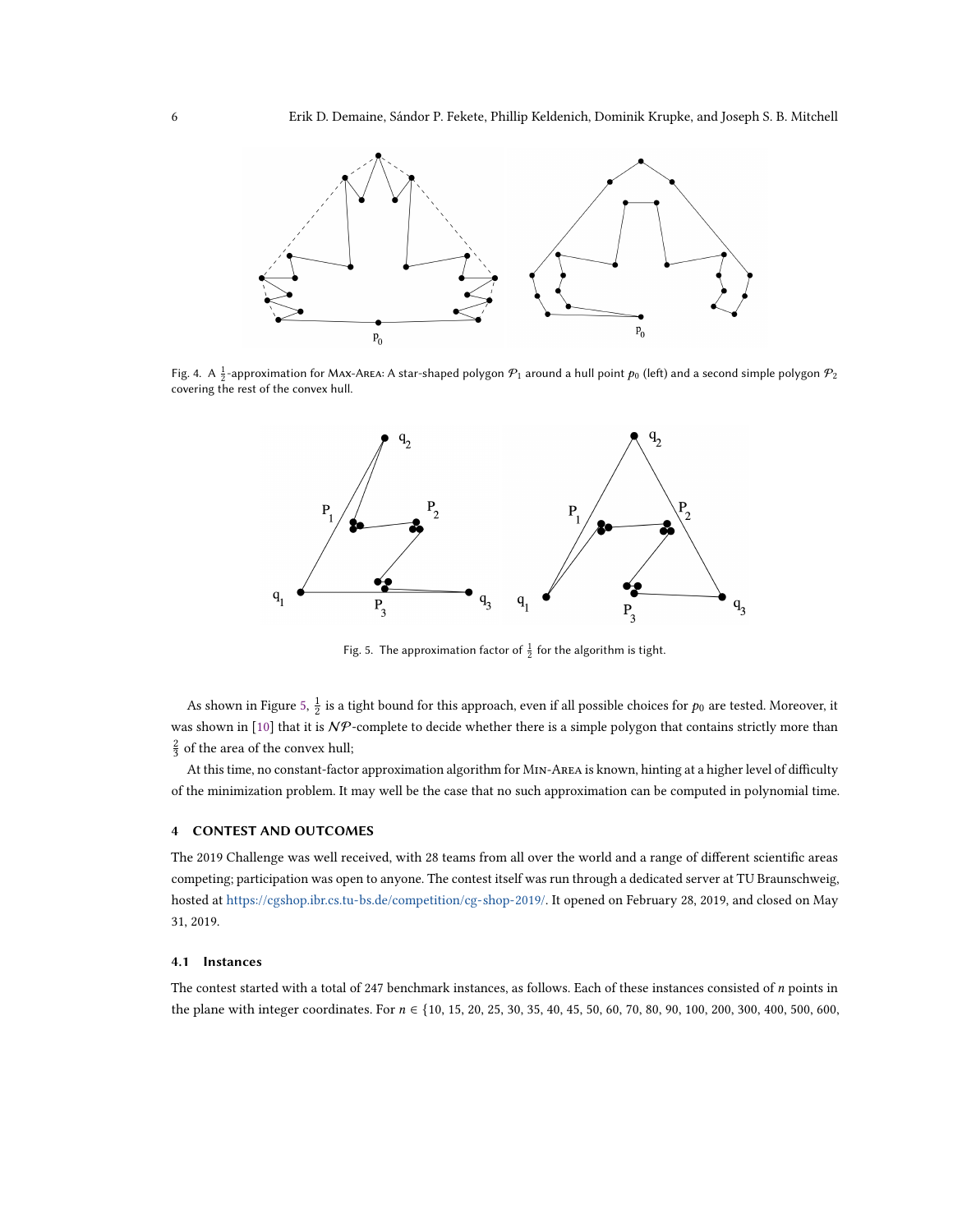700, 800, 900, 1000, 2000, 3000, 4000, 5000, 6000, 7000, 8000, 9000, 10000, 20000, 30000, 40000, 50000, 60000, 70000, 80000, 90000, 100000}, there were six instances each. In addition, there is one instance of size  $n = 1000000$ .

The instances were of four different types; see Fekete et al. [\[12\]](#page-9-9) for a more detailed description of how to generate benchmark instances through illumination maps.

- uniform: uniformly distributed at random from a square
- edge: randomly generated according to the distribution of the rate of change (the "edges") from various images
- illumination: randomly generated according to the distribution of brightness of an image (such as an illumination map)
- orthogonally collinear points: randomly generated on an integral grid, resulting in a large number of collinear points (similar to printed circuit boards and distorted blueprints). .

### 4.2 Evaluation

The comparison between different teams was based on an overall score. For each instance, this score is the ratio given by the achieved area divided by the area of the convex hull; thus, the score is a number between 0 and 1. The total score achieved by each team was the sum of all 247 individual instance scores. Feasibility of submitted solutions was checked at the time of upload; for instances without a feasible solution, a default score of 1 (for minimization) or 0 (for maximization) was used. For multiple submissions by the same team, only the best feasible solution submitted was used to compute the score. In case of ties, the tiebreaker was set to be the date/time a specific score was obtained. This turned out not to be necessary.

## 4.3 Results

In the end, the top 10 in the leaderboard looked as shown in Table [1;](#page-6-0) note that according to the scoring function, a lower score is better for Min-Area, while a higher score is better for Max-Area. The progress over time of each team's score can be seen in Figure [6](#page-7-0) (for Min-Area) and Figure [7](#page-8-0) (for Max-Area).

<span id="page-6-0"></span>

| Table 1. The top of the final leaderboard. Shown are the scores in both categories, along with the achieved average percentages of the |
|----------------------------------------------------------------------------------------------------------------------------------------|
| convex hull of points. Teams CGA and UNICAMP were overall tied, according to different positions for MIN-AREA and MAX-AREA,            |
| as were mperk and AQ PG. The teams mperk (Michael Perk, TU Braunschweig) and zhengdw (David Zheng, University of British               |
| Columbia) were both individual, first-year Masters students.                                                                           |

| Rk. | Team                                       | Score (Min)      | Score (Max)      | # best   | (unique) | # best | (unique)          |
|-----|--------------------------------------------|------------------|------------------|----------|----------|--------|-------------------|
|     |                                            |                  |                  | Min      | sols.    | Max    | sols.             |
|     | OMEGA/Mulhouse (FR)                        | $23.393(9.47\%)$ | 227.247 (92.00%) | 223      | (181)    | 184    | (138)             |
| 2   | lcrombez/Clermont (FR)                     | 25.751 (10.43%)  | 226.691 (91.78%) | 66       | (23)     | 109    | $\left( 4\right)$ |
| 3   | $\text{cgl}\omega\text{tau/Tel}$ Aviv (IS) | 35.289 (14.29%)  | 206.612 (83.65%) | 13       | (0)      | 12     | (0)               |
| 4   | CGA/Salzburg (AU)                          | 36.069 (14.60%)  | 197.568 (79.99%) | 26       | (0)      | 23     | (0)               |
| 4   | UNICAMP/Campinas (BR)                      | 46.432 (18.80%)  | 201.839 (81.72%) | 3        | (0)      | 3      | (0)               |
| 6   | mperk/Braunschweig (GE)                    | 68.431 (27.70%)  | 191.483 (77.52%) | 24       | (0)      | 23     | (0)               |
| 6   | L'Aquila-Perugia (IT)                      | 57.373 (23.23%)  | 179.752 (72.77%) | 19       | (0)      | 18     | (0)               |
| 8   | Stony Brook (US)                           | 85.179 (34.49%)  | 162.031 (65.60%) |          | (0)      |        | (0)               |
| 9   | $zhengdw$ (CA)                             | 89.437 (36.21%)  | 154.723 (62.64%) | $\theta$ | (0)      |        | (0)               |
| 10  | TGP/Eindhoven (NL)                         | 112.561 (45.57%) | 154.548 (62.57%) | 18       | (0)      | 26     | $\left(0\right)$  |

The top 5 finishers were invited for contributions to this special issue, as follows.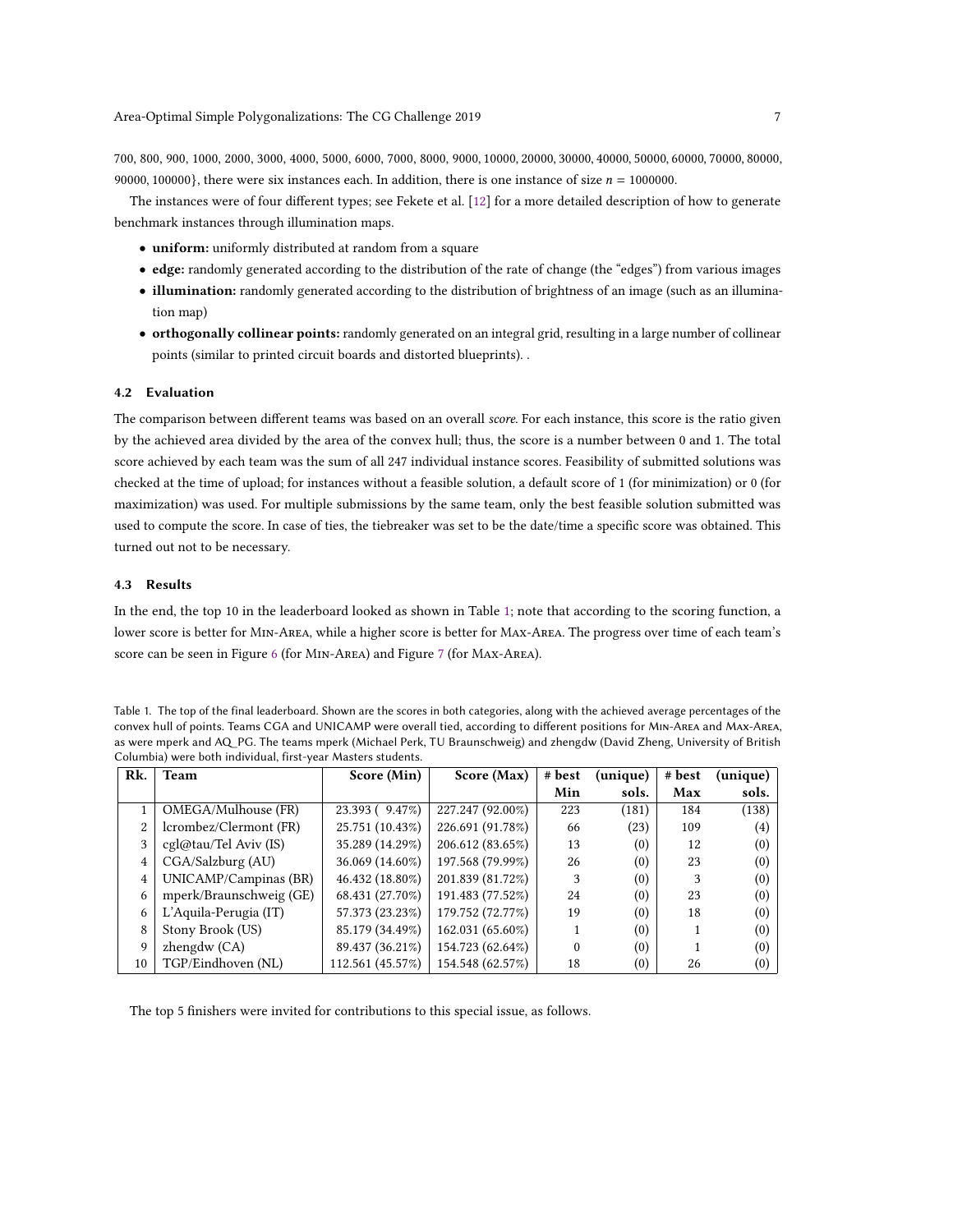<span id="page-7-0"></span>

Fig. 6. Total score over time for Min-Area.

- (1) Team OMEGA/Mulhouse (France): Julien Lepagnot, Laurent Moalic, Dominique Schmitt [\[19\]](#page-10-8)
- (2) Team lcrombez/Clermont Auvergne(France): Loïc Crombez, Guilherme D. da Fonseca, Yan Gerard [\[7\]](#page-9-6)
- (3) Team cgl@tau/Tel Aviv (Israel): Nir Goren, Efi Fogel, Dan Halperin [\[18\]](#page-10-9)
- (4) Team CGA/Salzburg (France): Günther Eder, Martin Held, Steinthor Jasonarson, Philipp Mayer, Peter Palfrader [\[9\]](#page-9-7).
- (5) Team UNICAMP/Campinas (Brazil): Natanael Ramos, Rai Caetan de Jesus, Pedro de Rezende, Cid de Souza, Fabio Luiz Usberti [\[29\]](#page-11-4)

Figure [6](#page-7-0) shows the development of total scores over time for Min-Area and all teams; it can be seen that OMEGA passed lcrombez shortly before the deadline, with cgl@tau just squeezing by CGA. A similar and even tighter outcome between OMEGA and lcrombez for Max-Area can be seen in Figure [7;](#page-8-0) for that problem, cgl@tau also placed third, but UNICAMP managed to beat out CGA for fourth place. Thus, the ranking was consistent for both Min-Area and Max-Area, except for Campinas doing better than Salzburg in Max-Area, so they both shared fourth place. All five teams engineered their solutions with the use of a variety of specific tools. Details of their methods and the engineering decisions they made are given in their respective papers.

Figure [8](#page-9-10) shows the spread of results for all Min-Area instances; it can be seen that there is a strong deviation over all instance sizes, even for the small ones. This is surprising as one would expect simple heuristics to perform reasonably well for small instances; however, it appears that even for very small instances with 10 points of Min-Area, more advanced ideas are necessary to achieve good results. (See the contribution by Fekete et al. [\[13\]](#page-10-10) for a detailed study of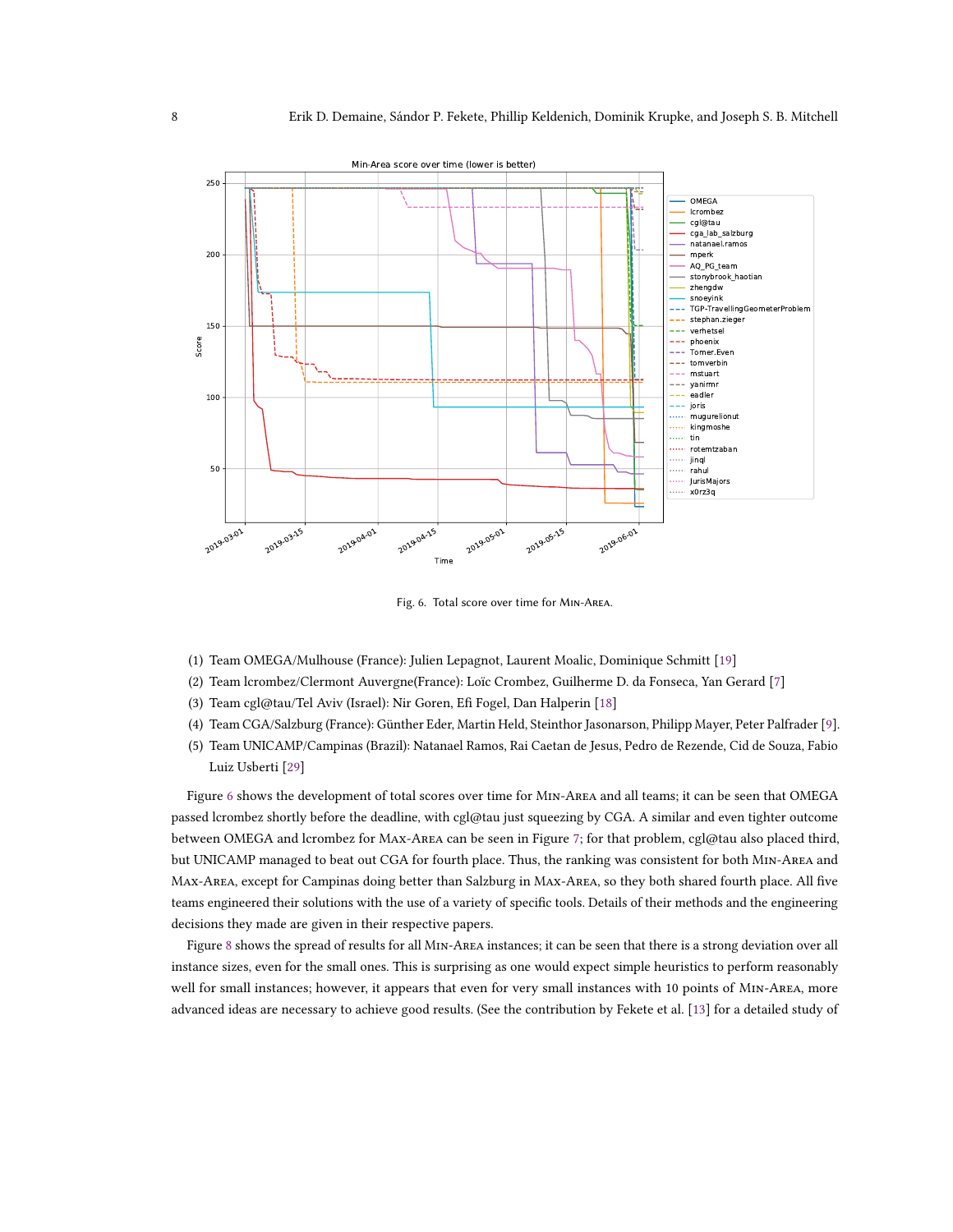<span id="page-8-0"></span>

Fig. 7. Total score over time for Max-Area.

exact methods.) At around 5000 points, the mean score drops visibly; the best teams are able to obtain nearly the same score for all instances sizes above 50 points. A similar overview for Max-Area is given in Figure [9.](#page-10-15) Here the deviation is very small for the small instances, showing that all teams where able to obtain reasonably good solutions for small instances. The deviation increases with the problem size until around 300 points, after which it remains homogenous but smaller than for Min-Area. Like for Min-Area, the best teams obtained nearly equal scores for all instances sizes, while the mean score drops visibly after 900 points.

### 5 CONCLUSIONS

The 2019 CG Challenge motivated a considerable number of teams to engage in intensive optimization studies. This success has not only led to practical progress on the problem of area optimization, but also turned the CG Challenge into a continuing feature of CGWeek, spawning considerable work through the 2020 Challenge problem (Minimum Convex Partition) and the 2021 problem (Coordinated Motion Planning). This promises to motivate further work on the involved problems, as well as other practical geometric optimization work. We are confident that this will further strengthen the bridges between optimization theory and practical algorithm engineering.

# ACKNOWLEDGMENT

This work was supported by DFG project "Computational Geometry: Solving Hard Optimization Problems" (CG:SHOP), FE 407/21-1.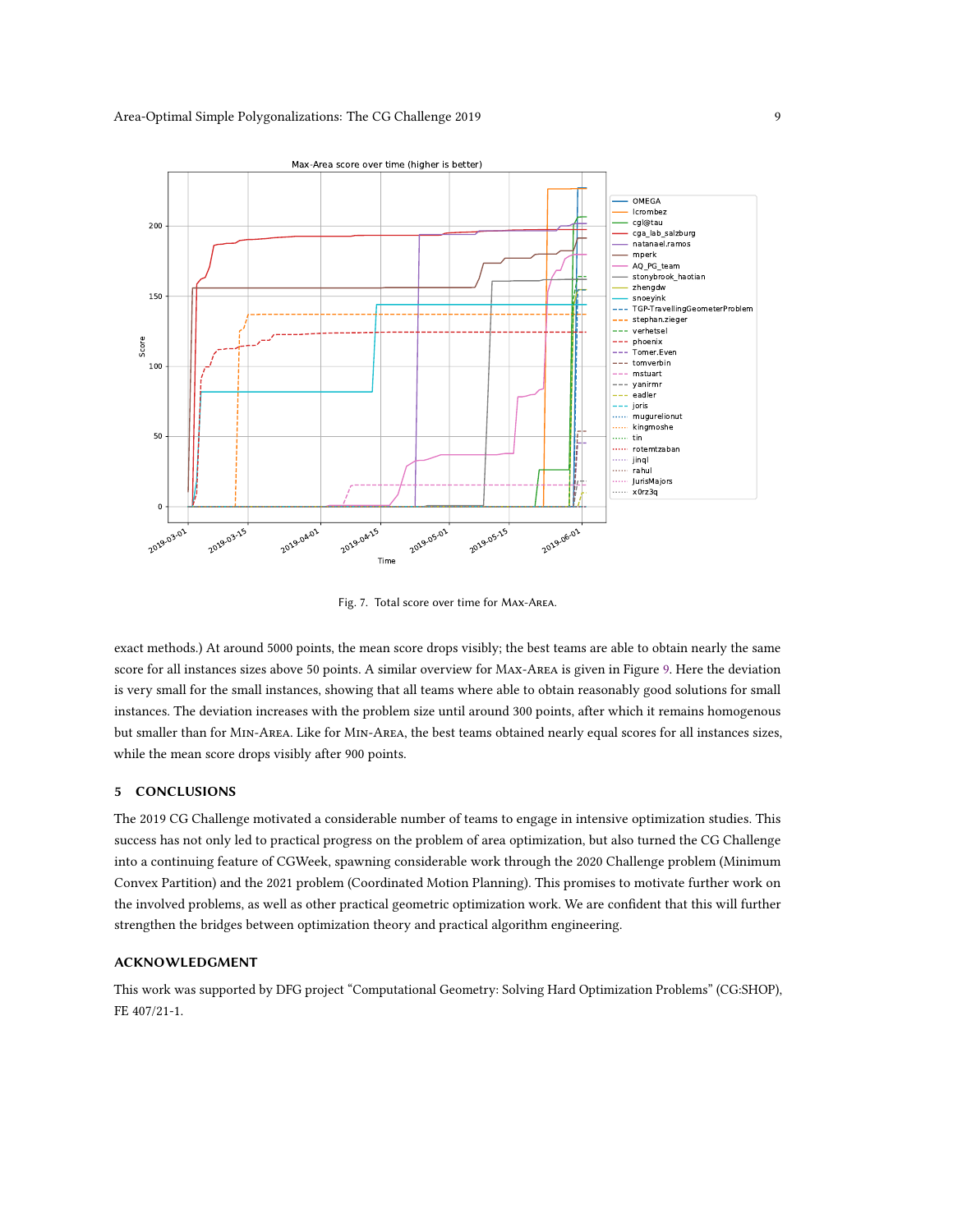<span id="page-9-10"></span>

Fig. 8. Distribution of best scores over all Min-Area instances. The green line shows the median. The boxes show the quartiles and the whiskers the min and max (except possibly outliers as additional circles). If there were multiple instances per size, the mean score for those is used.

### REFERENCES

- <span id="page-9-3"></span>[1] Manuel Abellanas, Jesús García, Gregorio Hernández Peñalver, Ferran Hurtado, Oriol Serra, and Jorge Urrutia. 1993. Updating polygonizations. In Computer Graphics Forum, Vol. 12. Wiley Online Library, 143–152. Issue 3.
- [2] Eyal Ackerman, Oswin Aichholzer, and Balázs Keszegh. 2009. Improved upper bounds on the reflexivity of point sets. Computational Geometry 42, 3 (2009), 241–249.
- [3] Oswin Aichholzer, Franz Aurenhammer, and Hannes Krasser. 2002. Enumerating order types for small point sets with applications. Order 19, 3 (2002), 265–281.
- <span id="page-9-4"></span>[4] Esther M. Arkin, Joseph S. B. Mitchell, Sándor P. Fekete, Ferran Hurtado, Marc Noy, Vera Sacristán, and Saurabh Sethia. 2003. On the reflexivity of point sets. In Discrete and Computational Geometry. Springer, 139–156.
- <span id="page-9-5"></span>[5] Thomas Auer and Martin Held. 1996. RPG-heuristics for the generation of random polygons. In Canadian Conference on Computational Geometry (CCCG). 38–44.
- <span id="page-9-8"></span>[6] Harold Scott Macdonald Coxeter. 1969. Introduction to Geometry. Wiley, New York.
- <span id="page-9-6"></span>[7] Loïc Crombez, Guilherme D. da Fonseca, and Yan Gerard. 2022. Greedy and Local Search Heuristics to Build Area-Optimal Polygons. Journal of Experimental Algorithmics (2022). This issue.
- <span id="page-9-2"></span>[8] Erik D. Demaine, Joseph S. B. Mitchell, and Joseph O'Rourke. 2001. The Open Problems Project. , 573–582 pages. [http://cs.smith.edu/~orourke/TOPP/.](http://cs.smith.edu/~orourke/TOPP/)
- <span id="page-9-7"></span>[9] Günther Eder, Martin Held, Steinthor Jasonarson, Philipp Mayer, and Peter Palfrader. 2022. 2-Opt moves and flips for area-optimal polygonalizations. Journal of Experimental Algorithmics (2022). This issue.
- <span id="page-9-0"></span>[10] Sándor P. Fekete. 1992. Geometry and the Travelling Salesman Problem. Ph.D. Thesis. Department of Combinatorics and Optimization, University of Waterloo, Waterloo, ON, Canada.
- <span id="page-9-1"></span>[11] Sándor P. Fekete. 2000. On simple polygonizations with optimal area. Discrete & Computational Geometry 23, 1 (2000), 73–110.
- <span id="page-9-9"></span>[12] Sándor P. Fekete, Andreas Haas, Michael Hemmer, Michael Hoffmann, Irina Kostitsyna, Dominik Krupke, Florian Maurer, Joseph S. B. Mitchell, Arne Schmidt, Christiane Schmidt, and Julian Troegel. 2017. Computing Nonsimple Polygons of Minimum Perimeter. Journal of Computational Geometry 8 (2017), 340–365. Issue 1.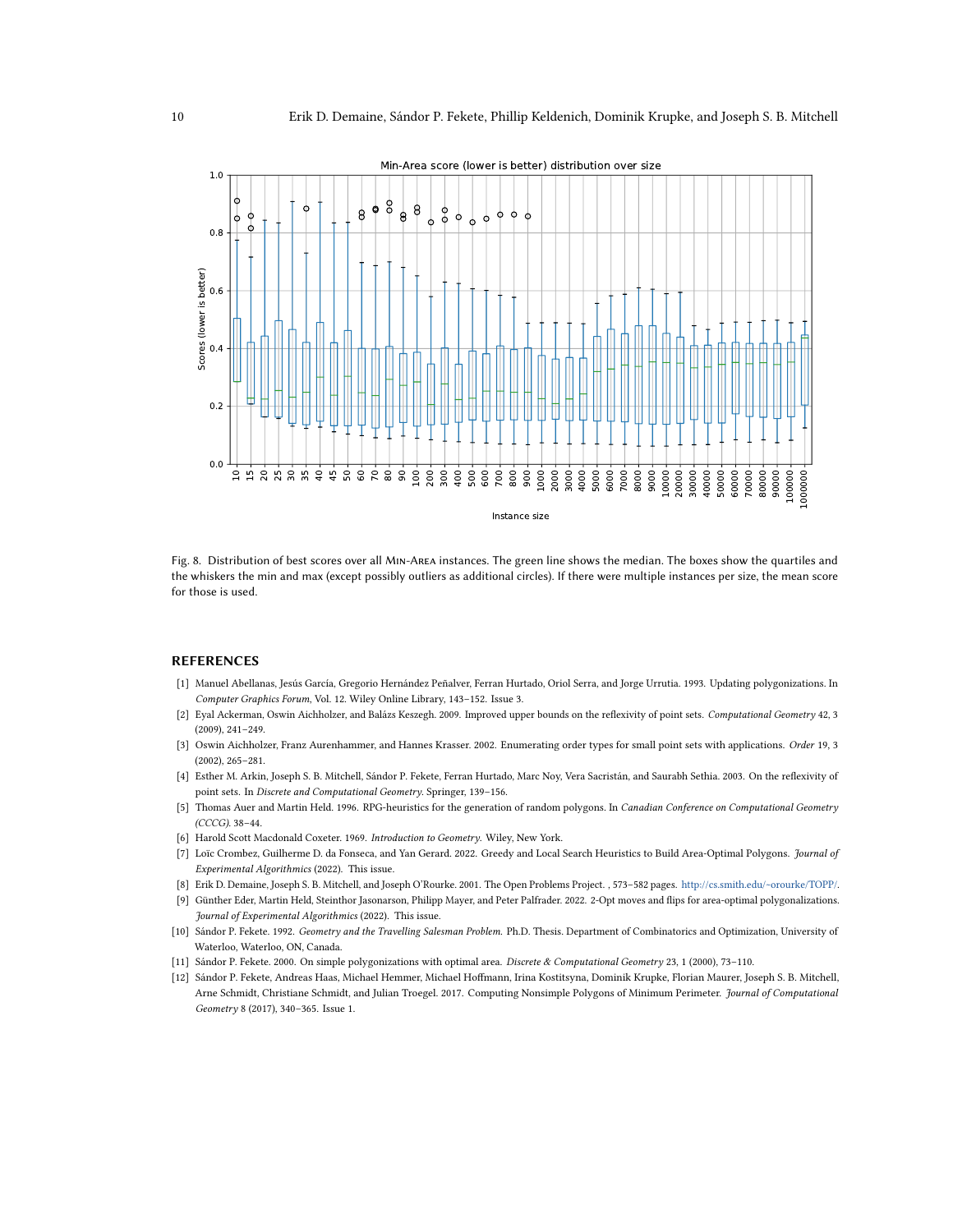<span id="page-10-15"></span>

Fig. 9. Distribution of best scores over all Max-Area instances. The green line shows the median. The boxes show the quartiles and the whiskers the min and max (except possibly outliers as additional circles). If there where multiple instances per size, the mean score for those is used.

- <span id="page-10-10"></span>[13] Sándor P. Fekete, Andreas Haas, Phillip Keldenich, Michael Perk, and Arne Schmidt. 2022. Computing area-optimal simple polygonalization. Journal of Experimental Algorithmics (2022). This issue.
- <span id="page-10-1"></span>[14] Sándor P. Fekete and William R. Pulleyblank. 1993. Area optimization of simple polygons. In Symposium on Computational Geometry (SoCG). ACM, 173–182.
- <span id="page-10-12"></span>[15] Walter W. Funkenbusch. 1974. From Euler's formula to Pick's formula using an edge theorem. The American Mathematical Monthly 81, 6 (1974), 647–648.
- <span id="page-10-5"></span>[16] Alfredo Garcıa, Marc Noy, and Javier Tejel. 2000. Lower bounds on the number of crossing-free subgraphs of KN. Computational Geometry 16, 4 (2000), 211–221.
- <span id="page-10-13"></span>[17] R. W. Gaskell, M. S. Klamkin, and P. Watson. 1976. Triangulations and Pick's theorem. Mathematics Magazine 49, 1 (1976), 35–37.
- <span id="page-10-9"></span>[18] Nir Goren, Efi Fogel, and Dan Halperin. 2022. Area optimal polygonization using simulated annealing. Journal of Experimental Algorithmics (2022). This issue.
- <span id="page-10-8"></span>[19] Julien Lepagnot, Laurent Moalic, and Dominique Schmitt. 2022. Optimal Area Polygonization by Triangulation and Visibility Search. Journal of Experimental Algorithmics (2022). This issue.
- <span id="page-10-2"></span>[20] Joseph S. B. Mitchell. 1993. Approximation algorithms for geometric separation problems. Technical Report. SUNY Stony Brook.
- <span id="page-10-3"></span>[21] Joseph S. B. Mitchell and Subhash Suri. 1995. Separation and approximation of polyhedral objects. Computational Geometry: Theory and Applications 5, 2 (1995), 95–114.
- <span id="page-10-14"></span>[22] Ivan Niven and Herbert S. Zuckerman. 1967. Lattice points and polygonal area. The American Mathematical Monthly 74, 10 (1967), 1195–1200.
- <span id="page-10-0"></span>[23] Joseph O'Rourke. 1980. Polyhedral object models from 3D points. Technical Report IFI-HH-M-77/80. Universität Hamburg.
- <span id="page-10-11"></span>[24] Joseph O'Rourke. 1998. Computational geometry in C. Cambridge university press.
- <span id="page-10-4"></span>[25] Joseph O'Rourke, Subhash Suri, and Csaba D. Tóth. 2017. Polygons. In Handbook of discrete and computational geometry, Csaba D. Toth, Joseph O'Rourke, and Jacob E. Goodman (Eds.). CRC Press, Chapter 30, 787–810.
- <span id="page-10-6"></span>[26] Jiju Peethambaran, Amal Dev Parakkat, and Ramanathan Muthuganapathy. 2015. A randomized approach to volume constrained polyhedronization problem. Journal of Computing and Information Science in Engineering 15, 1 (2015), 011009.
- <span id="page-10-7"></span>[27] Jiju Peethambaran, Amal Dev Parakkat, and Ramanathan Muthuganapathy. 2016. An Empirical Study on Randomized Optimal Area Polygonization of Planar Point Sets. Journal of Experimental Algorithmics 21 (2016), 1–10.